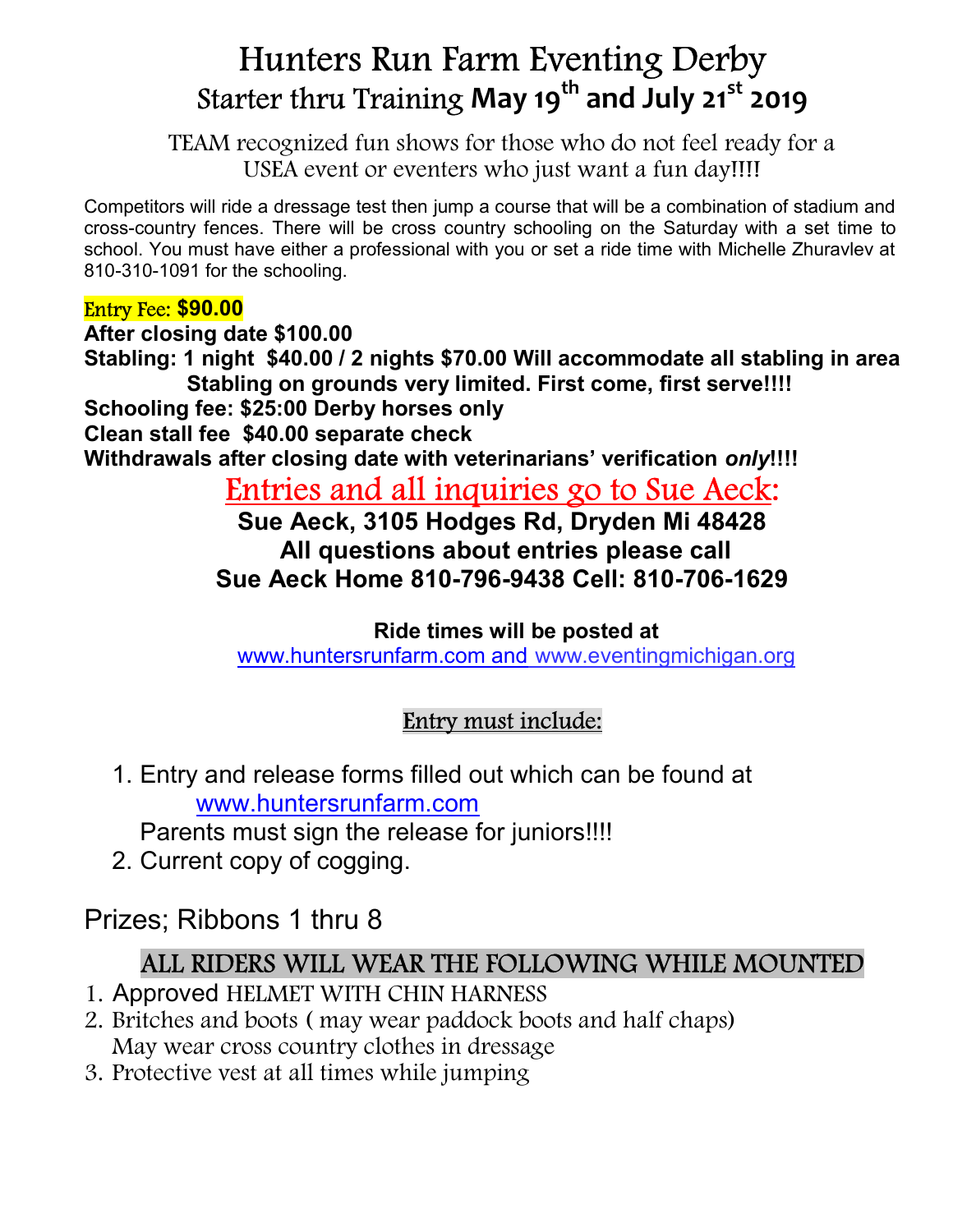### DIVISIONS

Starter: 24 inches max….. no water Beginner Novice: 2 foot 7 inches max water optional Novice: 2 foot 11 inches does include water question Training: 3 foot 3 inches does include water question Please make sure you know the meaning of black flag options and mandatory flags. All divisions are timed.

### DRESSAGE TESTS

Starter: [2022 Beginner Novice Test A](https://useventing.com/resources/documents/2022-USEF-BEGINNER-NOVICE-TEST-A-WEB.pdf) May have reader (May 15 & July 17)

- Beginner Novice: [2022 Beginner Novice Test A](https://useventing.com/resources/documents/2022-USEF-BEGINNER-NOVICE-TEST-A-WEB.pdf) No reader (May 15) [2022 Beginner Novice Test B](https://useventing.com/resources/documents/2022-USEF-BEGINNER-NOVICE-TEST-B-WEB.pdf) No reader (July 17)
- Novice: [2022 Novice Test A](https://useventing.com/resources/documents/2022-USEF-NOVICE-TEST-A-WEB.pdf) No reader (May 15) [2022 Novice Test B](https://useventing.com/resources/documents/2022-USEF-NOVICE-TEST-B-WEB.pdf) No reader (July 17)
- Training: [2022 Training Test A](https://useventing.com/resources/documents/2022-USEF-TRAINING-TEST-A-WEB.pdf) No reader (May 15) [2022 Training Test B](https://useventing.com/resources/documents/2022-USEF-TRAINING-TEST-B-WEB.pdf) No reader (July 17)

Entry form on next page.